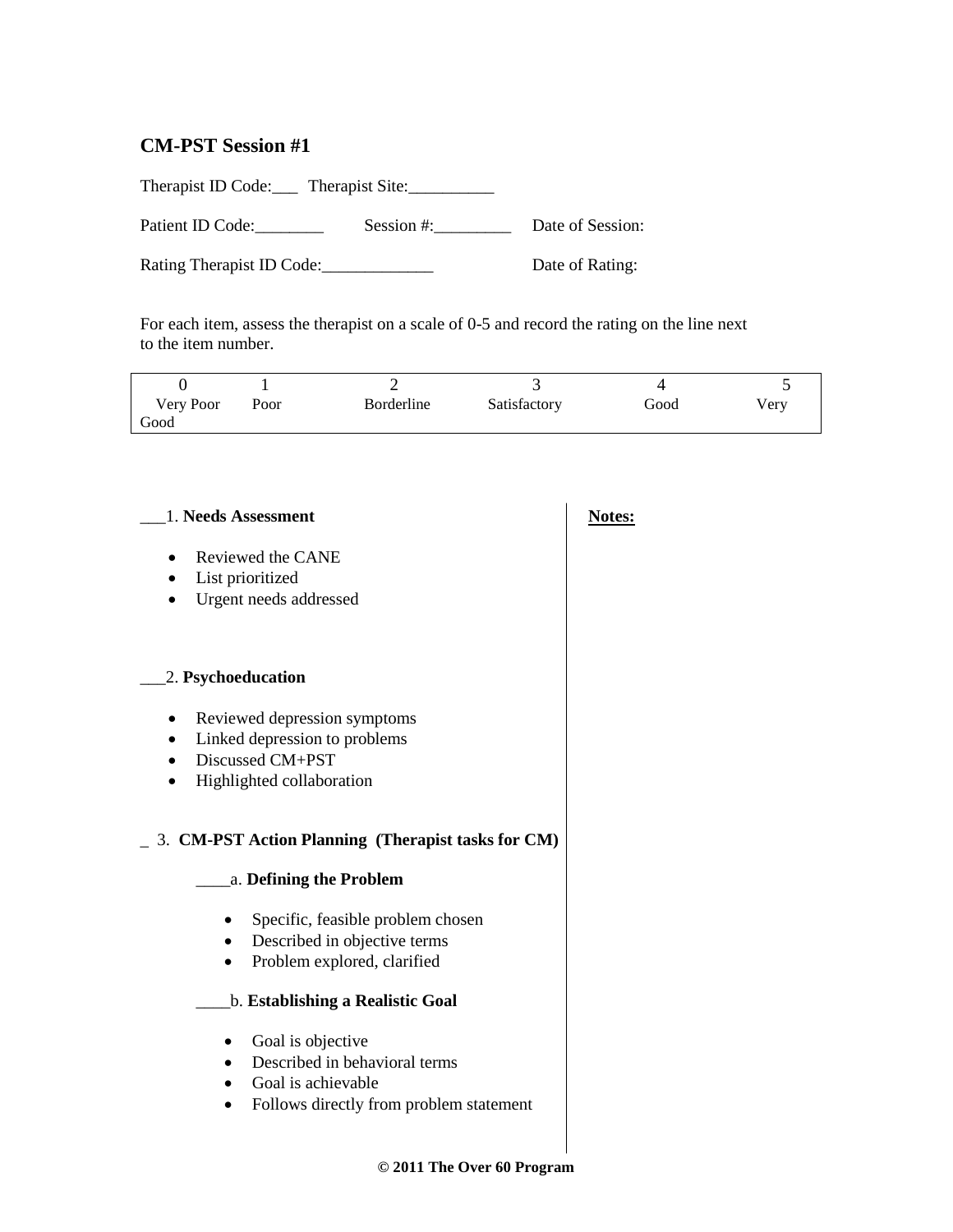#### \_\_\_\_c. **Generating Solutions Notes:**

- Prime for Brainstorming
- Brainstorming facilitated
- Solutions from patient
- Withhold judgment

## \_\_\_\_d. **Implementing Decision-Making Guidelines and choosing the Solution(s)**

- Cue for major themes at start
- Consider "Pros" and "Cons" for self/others
- Identify themes and compare solutions
- Solution(s) satisfies the Goals
- Negative impact is limited

# \_\_\_\_ e. **Implementing the Preferred Solution(s)**

- Specific tasks identified
- Realistic behavior requirements
- Plan Pleasant Activities for the week

# \_\_\_4. **Client Action Planning (Client implementation of PST skills)**

### \_\_\_\_a. **Defining the Problem**

- Specific, feasible problem chosen
- Described in objective terms
- Problem explored, clarified

### \_\_\_\_b. **Establishing a Realistic Goal**

- Goal is objective
- Described in behavioral terms
- Goal is achievable
- Follows directly from problem statement

### \_\_\_\_c. **Generating Solutions**

- Prime for Brainstorming
- Brainstorming facilitated
- Solutions from patient
- Withhold judgment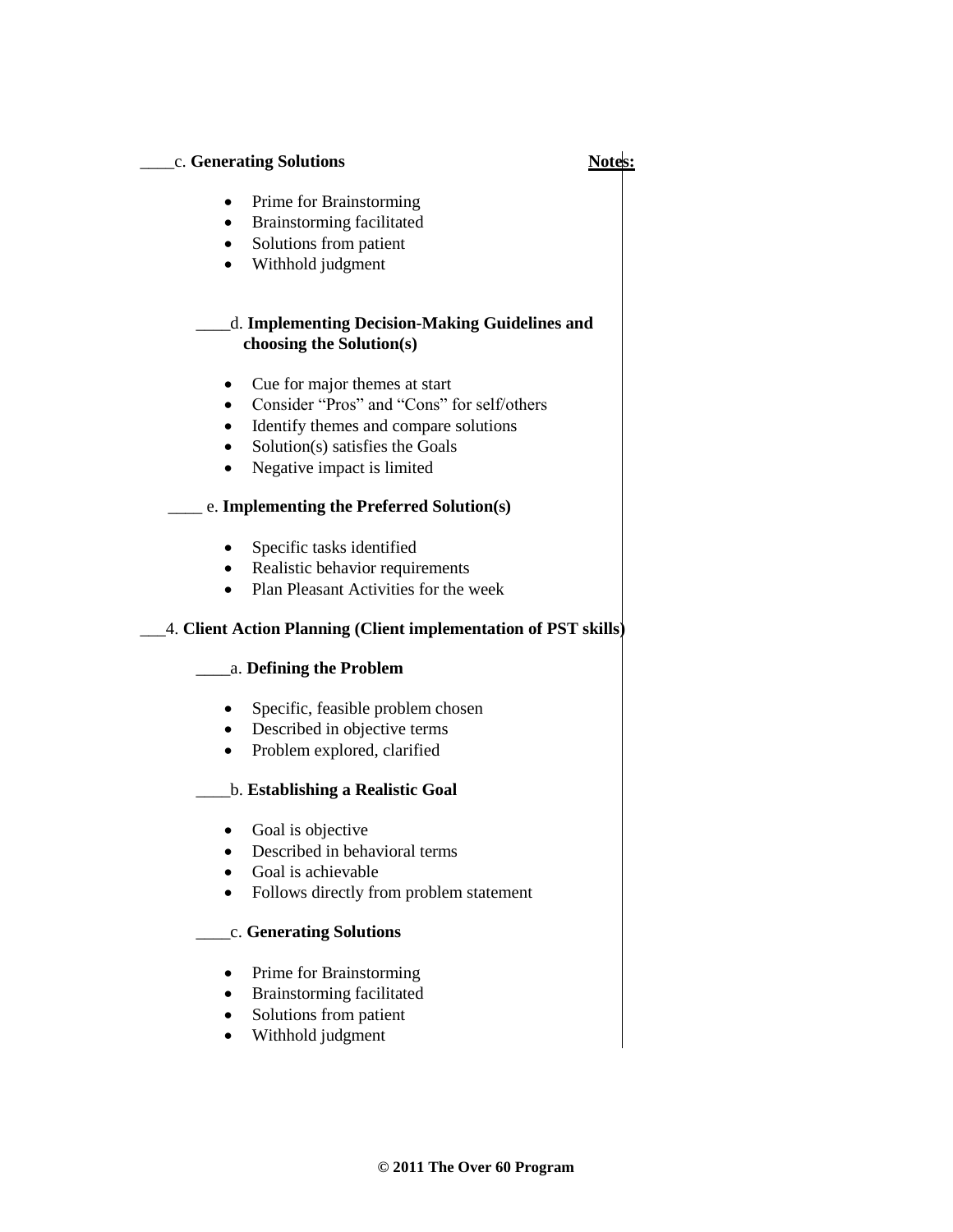# \_\_\_\_d. **Implementing Decision-Making Guidelines and choosing the Solution(s)**

- Cue for major themes at start
- Consider "Pros" and "Cons" for self/others
- Identify themes and compare solutions
- $\bullet$  Solution(s) satisfies the Goals
- Negative impact is limited

# \_\_\_\_ e. **Implementing the Preferred Solution(s)**

- Specific tasks identified
- Realistic behavior requirements
- Plan Pleasant Activities for the week

#### \_\_\_4**. Process Tasks**

- Clear demarcation of PST-PC stages
- Cue and Review for Stages
- Summarize process at end of session
- Facilitate independence in guiding PST process

### \_\_\_5. **Communication and Interpersonal Effectiveness**

- Facilitates communication (supportive vocalizations and non-verbals)
- Use of patient's own language and phrases
- Warm / Confident / Professional
- Tactful limiting of peripheral and unproductive discussion

### \_\_\_6. **Global Rating**

How would you rate the problem solving therapist overall in this session? (does not need to approach a mathematical average of previous eight items)

#### \_\_\_\_\_\_\_\_\_\_\_\_\_\_\_\_\_\_\_\_\_\_\_\_\_\_\_\_\_\_\_\_\_\_\_\_\_\_\_\_\_\_\_\_\_\_\_\_\_\_\_\_\_\_\_\_\_\_\_\_\_\_\_\_\_\_\_\_ COMMENTS AND SUGGESTIONS FOR THE THERAPIST'S IMPROVEMENT: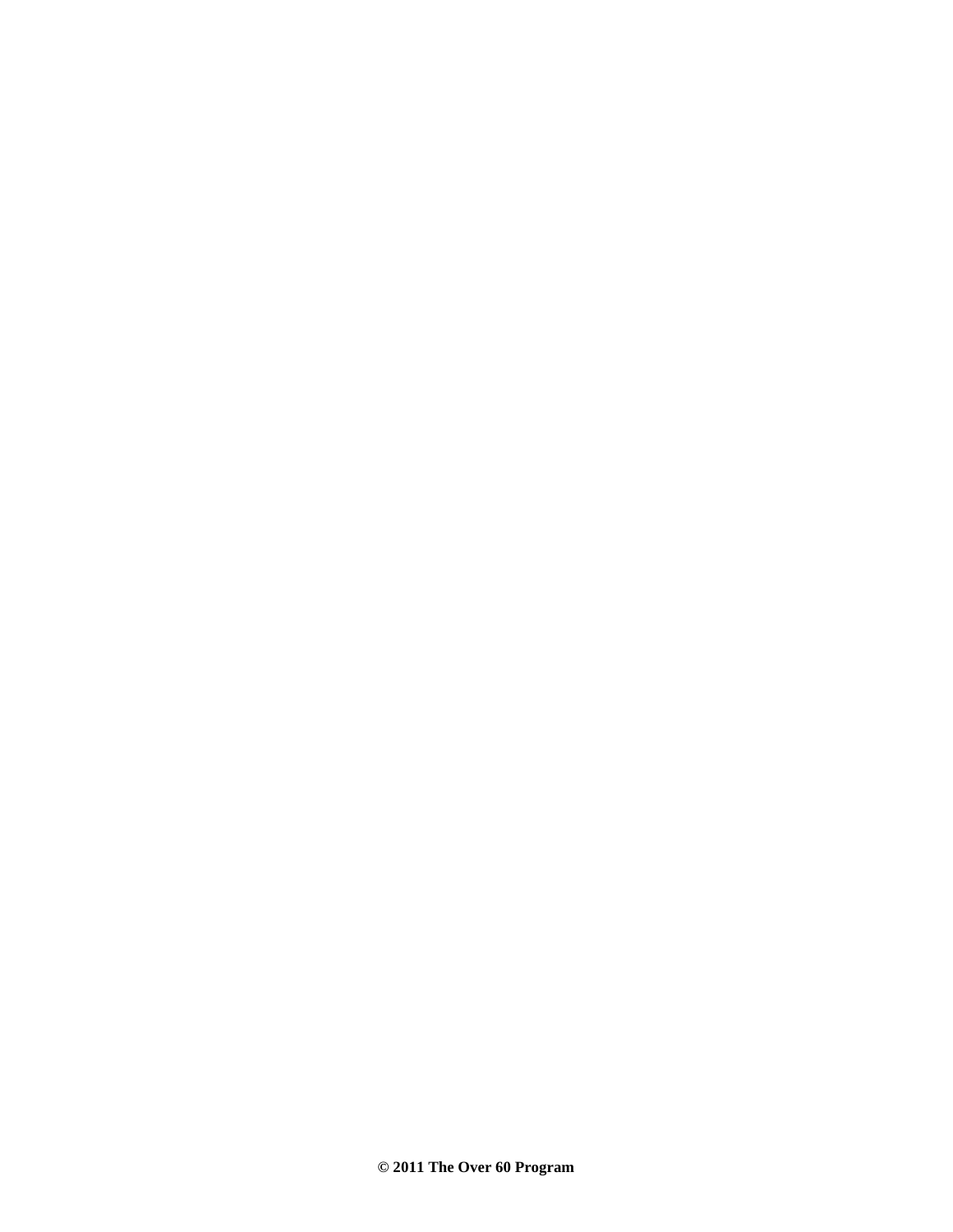# **CM-PST Session # (circle one) 2 3 4 5 6 7 8 9 10 11 12**

Therapist ID Code: \_\_ \_\_\_\_\_ Therapist Site: \_\_\_\_\_\_\_\_\_\_

Patient ID Code: Session #: Date of Session:

Rating Therapist ID Code:\_\_\_\_\_\_\_\_\_\_\_\_\_ Date of Rating:

For each item, assess the therapist on a scale of 0-5 and record the rating on the line next to the item number.

| Very Poor | Poor | Borderline | Satisfactory | Good | Very |
|-----------|------|------------|--------------|------|------|
| Good      |      |            |              |      |      |

| 1. Review CM-PST Progress                            | <b>Notes:</b> |
|------------------------------------------------------|---------------|
| Review PST form from last week                       |               |
| Update information<br>$\bullet$                      |               |
| Finalize action plan                                 |               |
| 2. Review Client Progress                            |               |
| Review of all current tasks                          |               |
| Praise success                                       |               |
| <b>Exploration of failure</b>                        |               |
| Rate Satisfaction and Mood                           |               |
| Reinforce PST-PC Model<br>$\bullet$                  |               |
| Review previous problem areas                        |               |
| 3. CM-PST Action Planning (Therapist tasks for CM)   |               |
| a. Defining the Problem                              |               |
| Specific, feasible problem chosen                    |               |
| Described in objective terms<br>٠                    |               |
| Problem explored, clarified<br>$\bullet$             |               |
| b. Establishing a Realistic Goal                     |               |
| Goal is objective                                    |               |
| Described in behavioral terms                        |               |
| Goal is achievable                                   |               |
| Follows directly from problem statement<br>$\bullet$ |               |
|                                                      |               |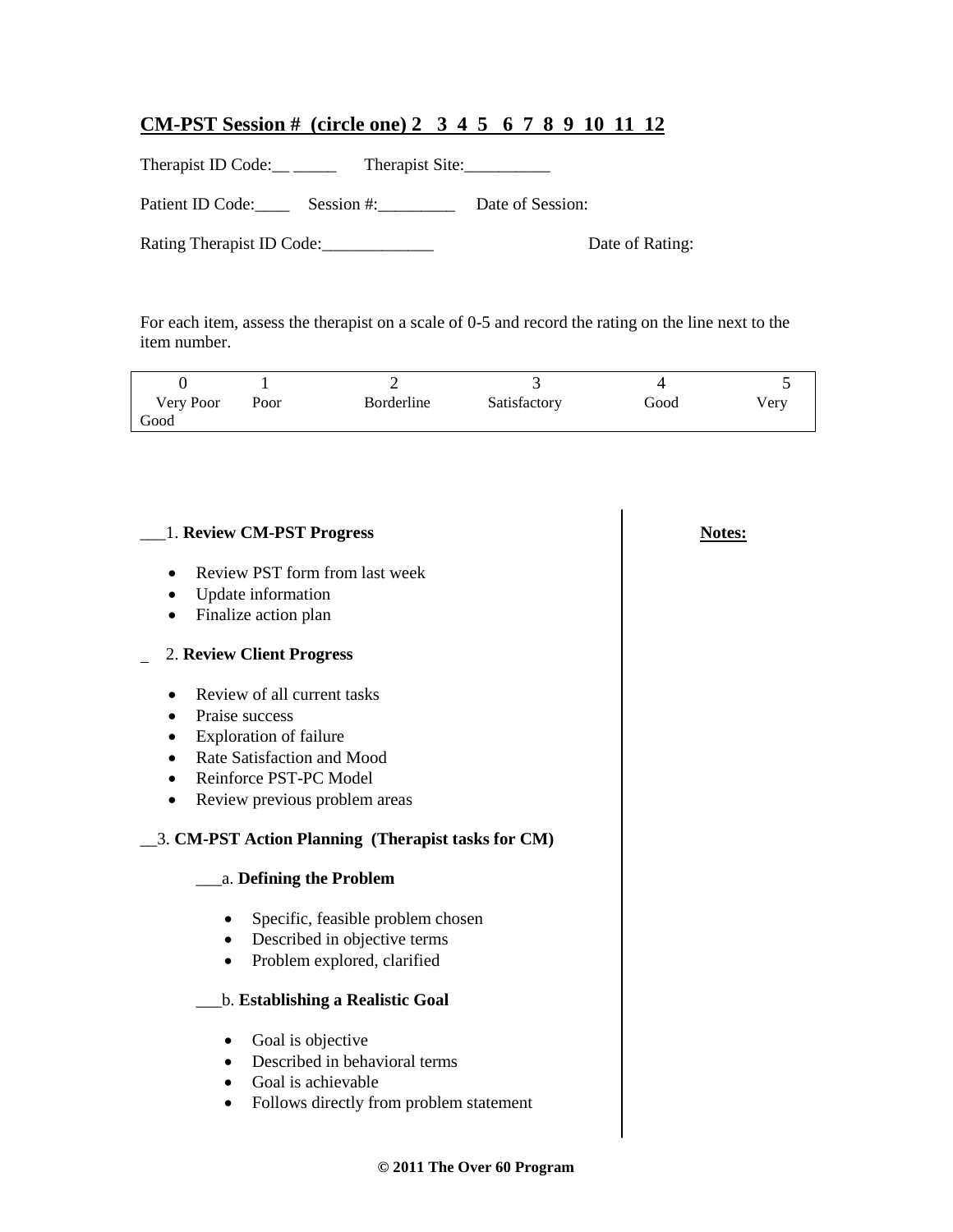#### c. Generating Solutions **Notes:**

- Prime for Brainstorming
- Brainstorming facilitated
- Solutions from patient
- Withhold judgment

#### \_\_\_d. **Implementing Decision-Making Guidelines and choosing the Solution(s)**

- Cue for major themes at start
- Consider "Pros" and "Cons" for self/others
- Identify themes and compare solutions
- Solution(s) satisfies the Goals
- Negative impact is limited

### \_\_ e. **Implementing the Preferred Solution(s)**

- Specific tasks identified
- Realistic behavior requirements
- Plan Pleasant Activities for the week

# \_\_\_4. **Client Action Planning (Client implementation of PST skills)**

### \_\_\_a. **Defining the Problem**

- Specific, feasible problem chosen
- Described in objective terms
- Problem explored, clarified

### \_\_\_b. **Establishing a Realistic Goal**

- Goal is objective
- Described in behavioral terms
- Goal is achievable
- Follows directly from problem statement

### \_\_\_c. **Generating Solutions**

- Prime for Brainstorming
- Brainstorming facilitated
- Solutions from patient
- Withhold judgment